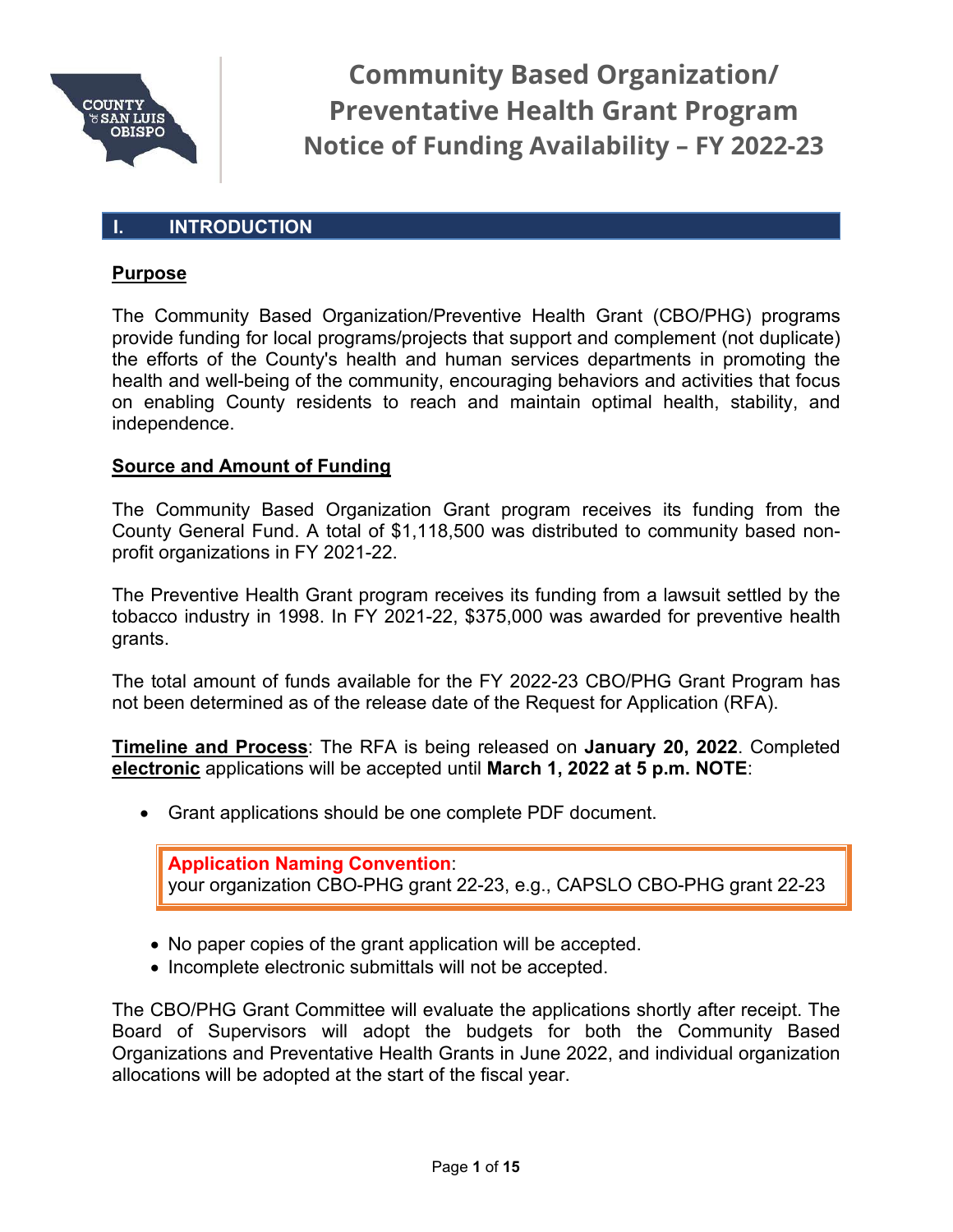

#### **II. ELIGIBILITY**

Both public and private nonprofit organizations are eligible to apply. Organizations must either have a non-profit designation at the time of grant application submission or be a public agency such as a school district, County agency or department. Programs/projects must be carried out in San Luis Obispo County and serve only San Luis Obispo County residents.

Applicants must offer their services to all residents of San Luis Obispo County, regardless of political or religious opinions or affiliations, age, sex, race, color, national origin, marital status, disability, sexual orientation.

#### **III. REVIEW AND SELECTION CRITERIA**

Local programs/projects must support and complement (not duplicate) the efforts of the County's health and human services departments in promoting the health and wellbeing of the community, encouraging behaviors and activities that focus on enabling County residents to reach and maintain optimal health stability and independence.

Programs/Projects will be reviewed and prioritized, among other things, on:

- 1. Local need.<br>2. Identified fur
- 2. Identified funding sources showing the ability to leverage the other funds.
- 3. Program/project goals, results, outputs/outcomes; if applicable, projected results from prior year.
- 5. Program cost compared with number of people served.
- 6. Geographic distribution of services.
- 7. Percentage of requested funding being used for direct services.
- 8. Program/project sustainability with funds granted.
- 9. Collaboration with other community-based agencies and County departments.
- 10. Organizational cultural competency.

#### **Program/project funding shall not be used to supplant other revenue sources.**

Please Note: sober living and recovery homes are not eligible to receive funding via this grant program. Funds for these types of programs are available through the Drug and Alcohol division of County Behavioral Health.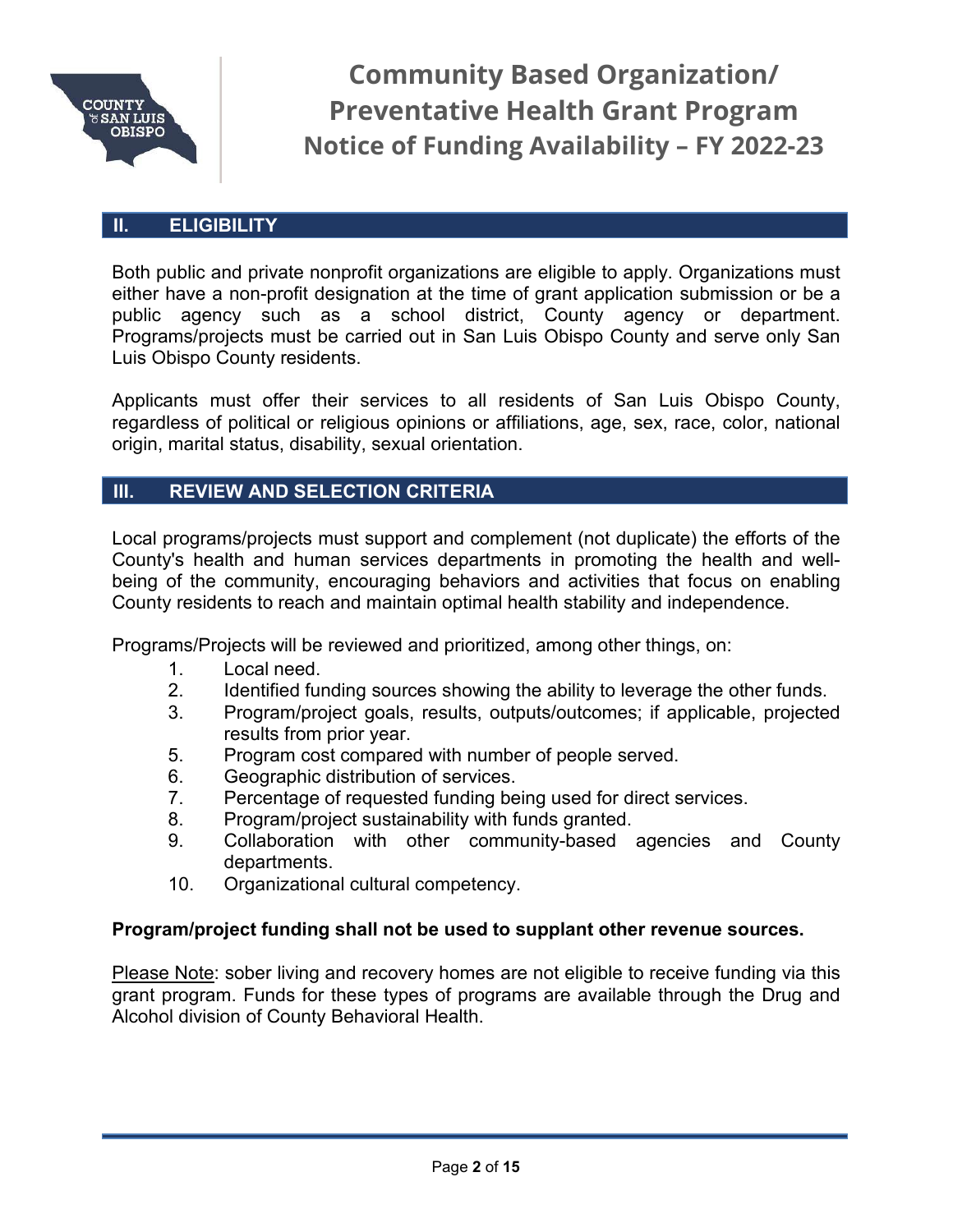

# **IV. REQUEST FOR APPLICATION REQUIRED COMPONENTS**

Organizations that normally submit separate applications for various projects/programs carried out by their organization are encouraged to submit one application. The maximum number of pages for the program/project information (#1-#5 below) is **FIVE pages.** The submittal should also include a cover sheet, scope of work or work plan, budget, and budget narrative. Pages should be numbered consecutively.

#### **The application should be submitted, as one electronic PDF (see Exhibit 2), in the following order:**

### **COVER SHEET**

Application must have a **COVER SHEET** which clearly identifies:

- 1. RFA applying for: CBO-PHG
- 2. Project Title
- 2. Organization/Agency Name
- 3. Executive Director and/or Program Contact Person
- 4. Current Mailing Address
- 5. Phone number
- 6. E-mail address
- 7. Amount of grant funding requested
- 8. If applicable, funds received in the prior year (or most recent fiscal year when funds were received)
- 9. A brief (50 words or less) description of proposed project

#### **PROGRAM/PROJECT INFORMATION**

The application must contain the following information:

- 1. Briefly describe your organization and its mission.<br>2. Summarize your program/project by providing a br
- Summarize your program/project by providing a brief description.
- 3. How is the program or service beneficial to County residents?
	- a) How does it complement and collaborate with existing efforts?
	- b) Describe how the proposed program or service is different than health and human services programs provided by the County or other community-based organizations?
	- c) How was the local need for this program/project determined?
	- d) Is there a fee associated with service?
- 4. Describe your organizational capacity to successfully carry out the proposed activities (i.e., past performance and history of the organization will be considered to assess the agency's prospects for achieving its goals and objectives).
- 5. If the program is not fully funded, how will the program continue?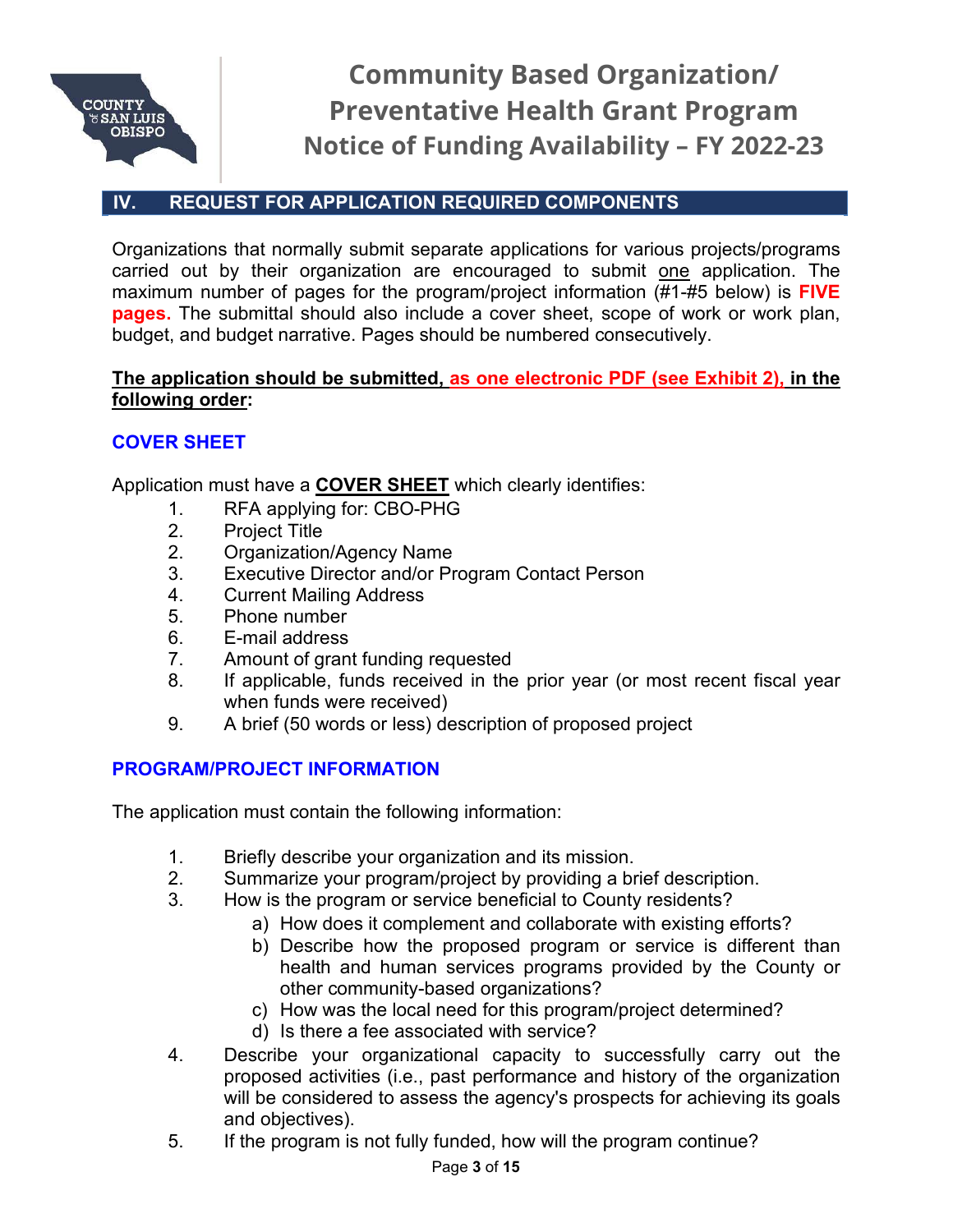

### **SCOPE OF WORK OR WORK PLAN**

The following information should be provided in the format as shown below.

#### 1. **FY 2022-23 Scope of Work or Work Plan**

Your scope of work or work plan should answer these questions:

- a) What is the program/project goals?
- b) How will those goals be achieved including time frame?
- c) What is your evaluation methodology for measuring results?

#### 2. **FY 2021-22 Program Results**

All requests from agencies that received Preventive Health or Community Based Organization grant funds in FY 2021-22 must specify actual program results attained to date as well as projected results for the balance of the fiscal year. Results must be described in meaningful, measurable terms.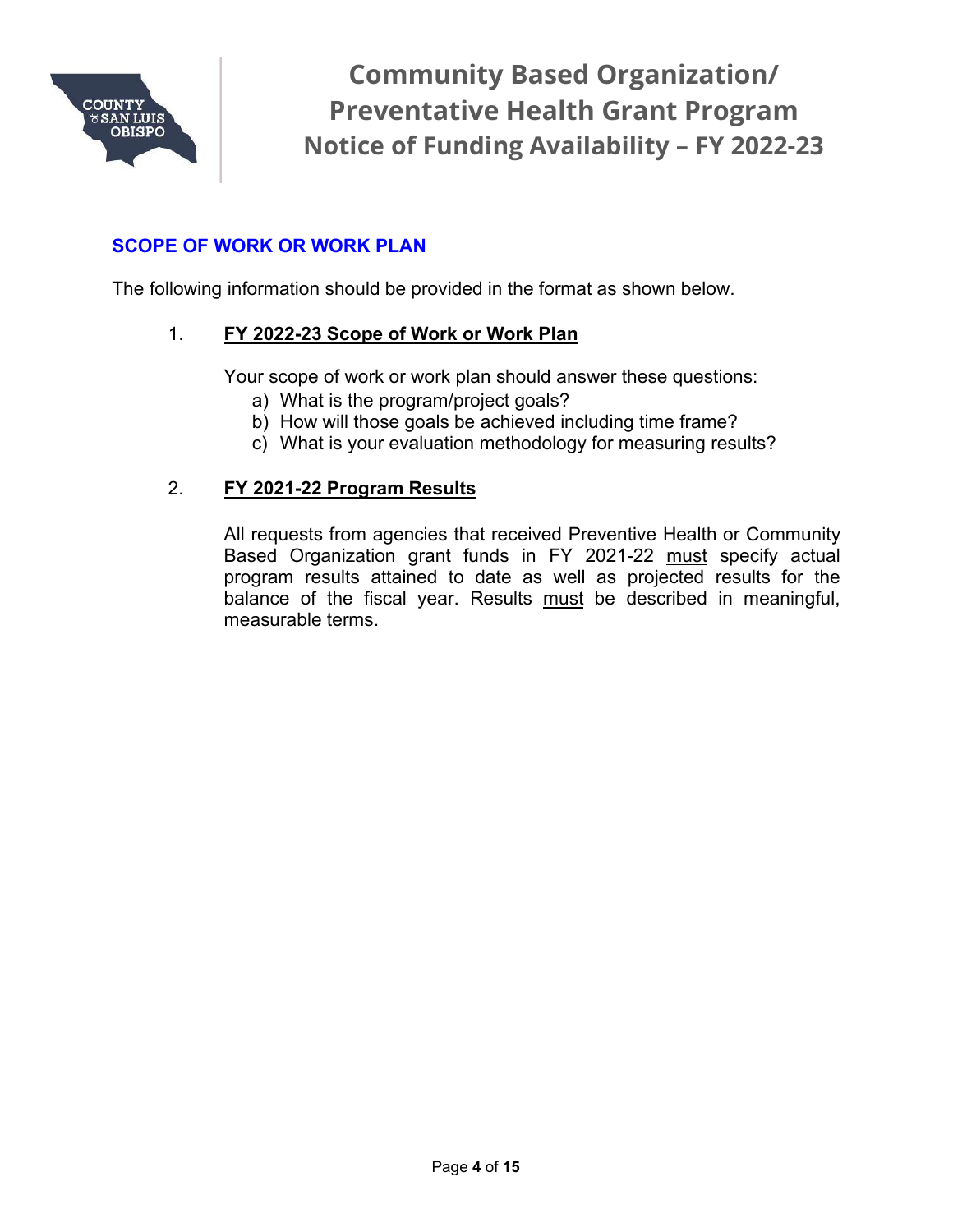

#### **EXHIBIT A SCOPE OF WORK/WORK PLAN FORMAT**

### **Requested Grant Funds in Fiscal Year 2022-23**

Program/Project Summary: \_\_\_\_\_\_\_\_\_\_\_\_\_\_\_\_\_\_\_\_\_\_\_\_\_\_\_\_\_\_\_\_\_\_\_\_\_\_\_\_\_\_\_\_\_\_\_

| Goal/Objective<br>(refer to 1.A above) | <b>Major Tasks</b><br>(in order to achieve<br>goal) | Timeline | Evaluation<br>methodology<br>(refer to 1.C above) |  |  |  |
|----------------------------------------|-----------------------------------------------------|----------|---------------------------------------------------|--|--|--|
|                                        | (refer to 1.B above)                                |          |                                                   |  |  |  |
|                                        |                                                     |          |                                                   |  |  |  |
|                                        |                                                     |          |                                                   |  |  |  |
| <b>Program/Project OUTPUTS</b>         |                                                     |          |                                                   |  |  |  |
|                                        |                                                     |          |                                                   |  |  |  |
| Program/Project OUTCOMES               |                                                     |          |                                                   |  |  |  |
|                                        |                                                     |          |                                                   |  |  |  |

#### **Grant Funds Received in Fiscal Year 2021-22** (if applicable)

Program/Project Summary: \_\_\_\_\_\_\_\_\_\_\_\_\_\_\_\_\_\_\_\_\_\_\_\_\_\_\_\_\_\_\_\_\_\_\_\_\_\_\_\_\_\_\_\_\_\_\_

| Goal/Objective<br>(refer to 1.A above) | <b>Major Tasks</b><br>(in order to achieve<br>goal)<br>(refer to 1.B above) | <b>Timeline</b> | Evaluation<br>Mythology<br>(refer to 1.C above) |
|----------------------------------------|-----------------------------------------------------------------------------|-----------------|-------------------------------------------------|
|                                        |                                                                             |                 |                                                 |
|                                        |                                                                             |                 |                                                 |
| Program/Project OUTPUTS                |                                                                             |                 |                                                 |
|                                        |                                                                             |                 |                                                 |
| Program/Project OUTCOMES               |                                                                             |                 |                                                 |
|                                        |                                                                             |                 |                                                 |

 $\rfloor$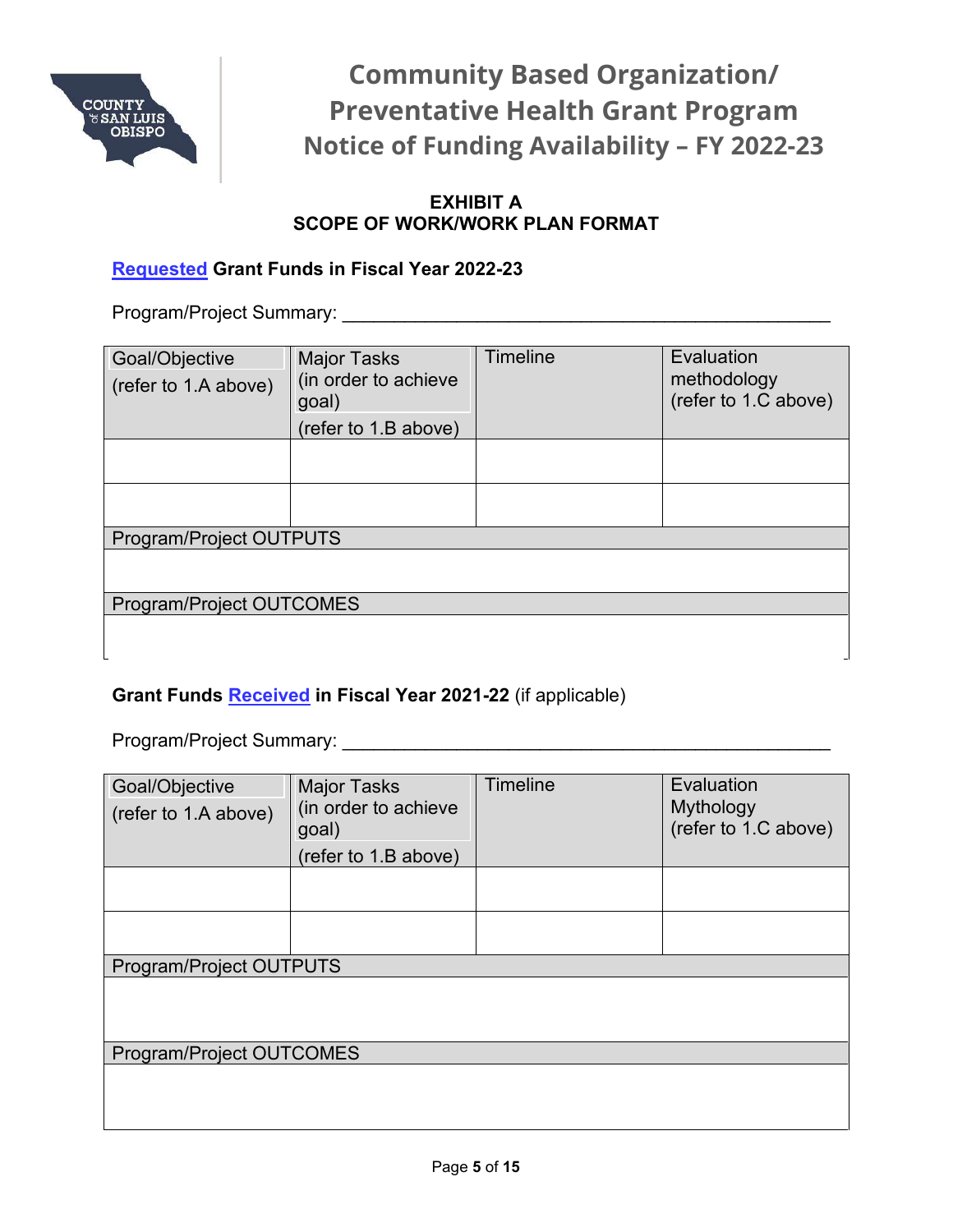

### **SCOPE OF WORK/WORK PLAN**

#### **Results**:

A meaningful, measurable result will demonstrate the difference the proposed project makes, or is intended to make, in the lives of the people receiving the service.

**OUTPUT** results show the amount of work performed or services received - e.g., number of patients treated, number of meals served, number of childcare slots created, etc. Here are some examples:

Output Measures: 500 people will participate in health screening clinics and receive referrals for follow-up when indicated.

> 75 people will be enrolled in Healthy Families MediCal program to improve utilization of health services.

XX number of meals will be served to seniors during the year.

**OUTCOMES** show the quality of performance and answer the question: who is better off by doing this project? Here are some examples:

Outcome Measures: At least XX% of smokers who participate in services will successfully quit using tobacco.

> XX% of clients that receive substance abuse treatment services and are drug and alcohol free one year later.

> XX% of program participants in the prevention program will demonstrate their commitment to an alcohol and drug-free lifestyle.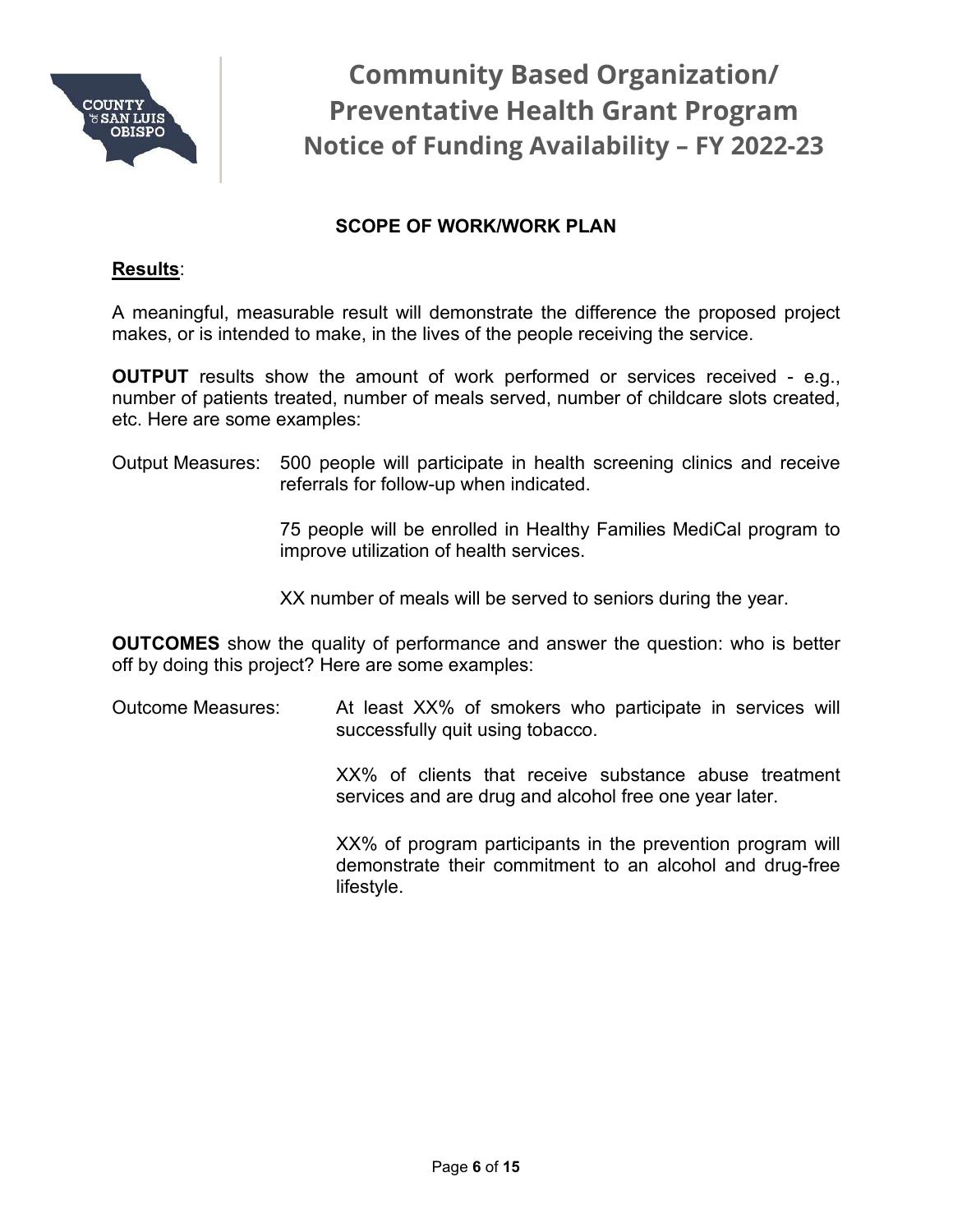

#### **PROGRAM/PROJECT BUDGET**

The following information should be provided in the format as shown below.

- 1. A one (1) page budget narrative is required that:
	- a) Describes each line item.
	- b) Explains changes in funding requests.
	- c) If these funds will be used for a **community** match required by other funding sources, list the other funding source, and the amount of the match required.
- 2. Provide a budget, using the format below, that includes the following information:
	- a) Description of all funding sources for the proposed program/project, including funding received from County sources or those not secured.
	- b) Identifies the part of the proposed program/project the requested funds will be used for
- 3. If your organization is submitting one application for multi-programs/projects, submit a separate budget for each program/project request.
- 4. A current year organizational budget. If the applicant is a County department, submit your current fiscal year line-item actuals.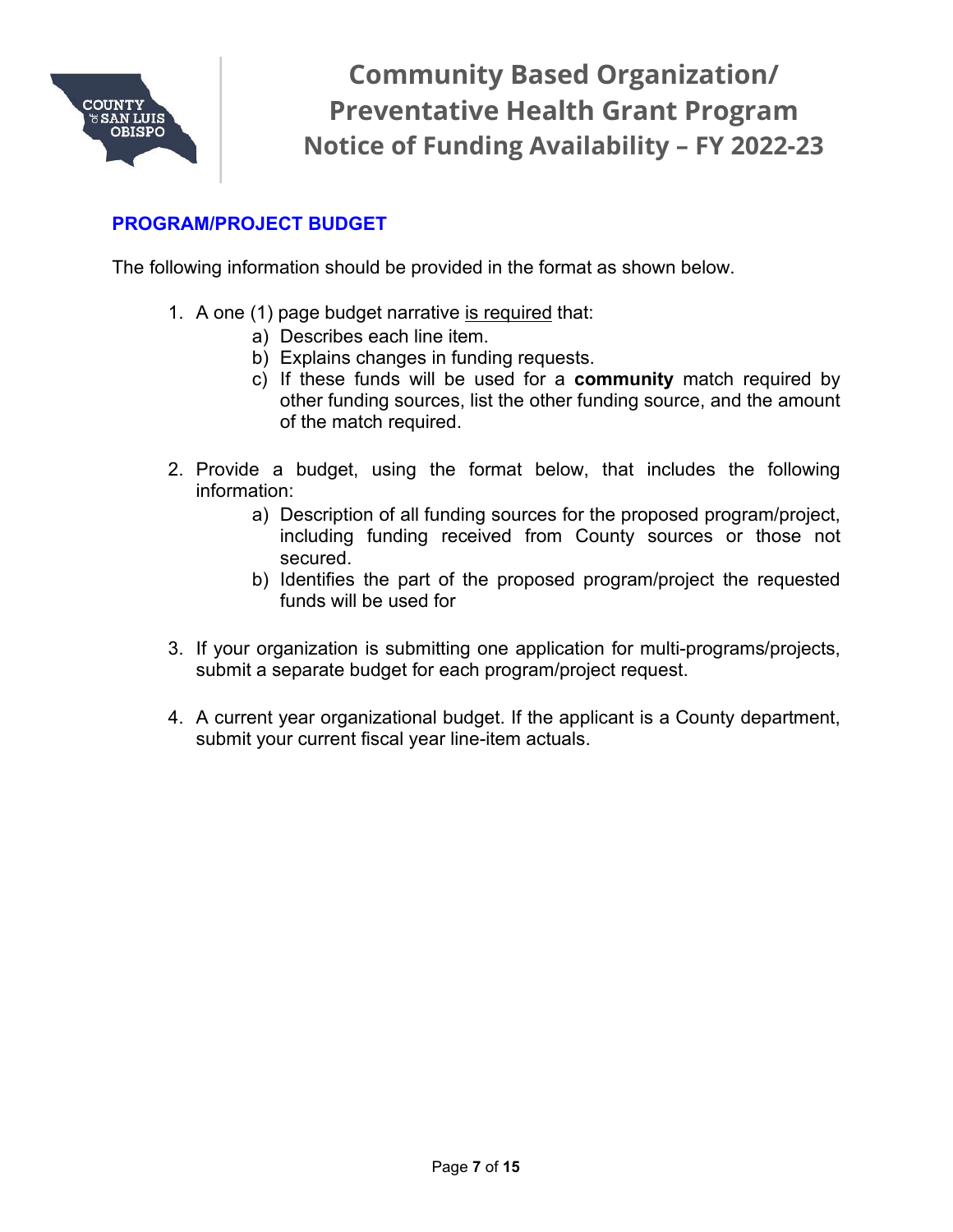

## **PROGRAM BUDGET REQUEST FORM**

|                                                                           | <b>Project</b><br><b>Expense</b> | <b>Grant</b><br><b>Budget</b><br><b>Requested</b> | <b>Other Funding</b><br>Available*<br><b>Amount &amp;</b> |
|---------------------------------------------------------------------------|----------------------------------|---------------------------------------------------|-----------------------------------------------------------|
|                                                                           |                                  |                                                   | source                                                    |
| <b>PERSONNEL EXPENSES</b><br>L.<br>(associated with the proposed project) |                                  |                                                   |                                                           |
| <b>Subtotal - Personnel Expenses</b>                                      |                                  |                                                   |                                                           |
| <b>OPERATING EXPENSES</b><br>Ш.                                           |                                  |                                                   |                                                           |
| (associated with the proposed project)                                    |                                  |                                                   |                                                           |
| Subtotal - Operating Expenses<br>III. INDIRECT @_______ OF PERSONNEL      |                                  |                                                   |                                                           |
|                                                                           |                                  |                                                   |                                                           |
| <b>Total Grant Project Expenses</b>                                       |                                  |                                                   |                                                           |

\*List in this column all agency funds available to support the project. Indicate with a "@" next to the amount that are in-kind and a "NS" for those not yet secured.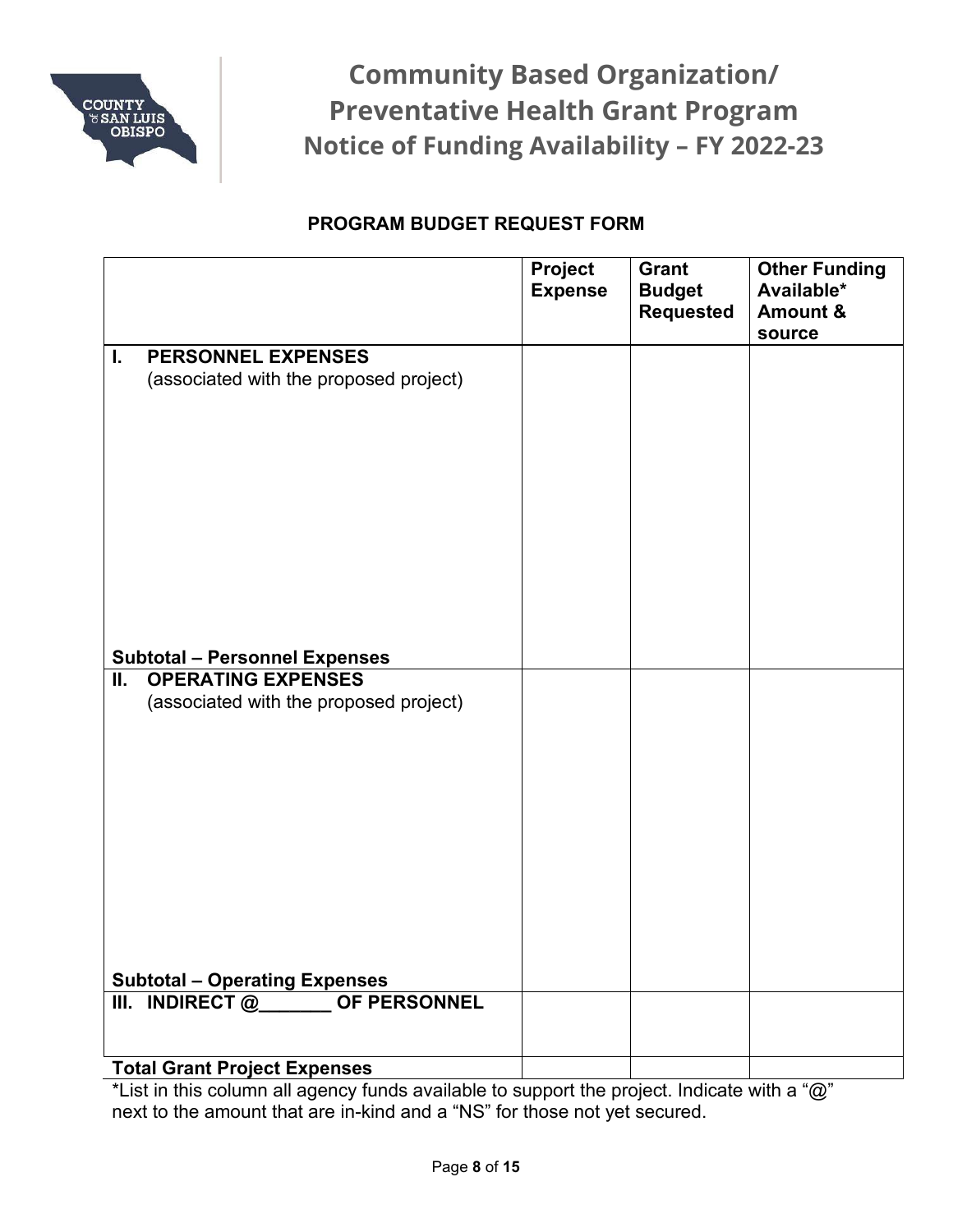

#### **GENERAL APPLICATION INFORMATION**

- 1. All applications should be clear, concise, and complete. No additional information will be accepted past the **March 1, 2022** deadline unless specifically requested by the County.
- 2. All applications should be **one complete PDF electronic submittal**, including the information requested in #3 below. There should not be any separate attachments as part of the grant submittal. **Postmarks and hand delivered applications will not be accepted.**

**Application Naming Convention**: your organization CBO-PHG grant 22-23, e.g., CAPSLO CBO-PHG grant 22-23

- 3. All applications should also include the following:
	- a) Organizational operating budget
	- b) Key program personnel (include a short description of their background)
	- c) Board of Directors of your organization and relevant advisory boards (please include member affiliations.)
	- d) Adopted organization policy or statement on inclusion, diversity, or affirmative action.
	- e) Tax-exempt status documentation, e.g., IRS determination letter.
	- f) A copy (each) of the current status of non-profit organization from Secretary of State and Attorney General Office. These documents can be accessed at the specific agency's web site (Secretary of State: [https://businesssearch.sos.ca.gov/](https://businesssearch.sos.ca.gov/a) and Attorney General's Office:

[http://rct.doj.ca.gov/Verification/Web/Search.aspx?facility=Y\)](http://rct.doj.ca.gov/Verification/Web/Search.aspx?facility=Y)

See **Exhibit 1** for examples of these status reports. Do not send your organization's **Statement of Information** in lieu of the documents requested in #f.

Grant applications from organizations that do not include this documentation or whose non-profit status is "**inactive**" or "**delinquent**" will not be accepted. This requirement does not apply to grant applications from public agency such as a school district, County agency or department.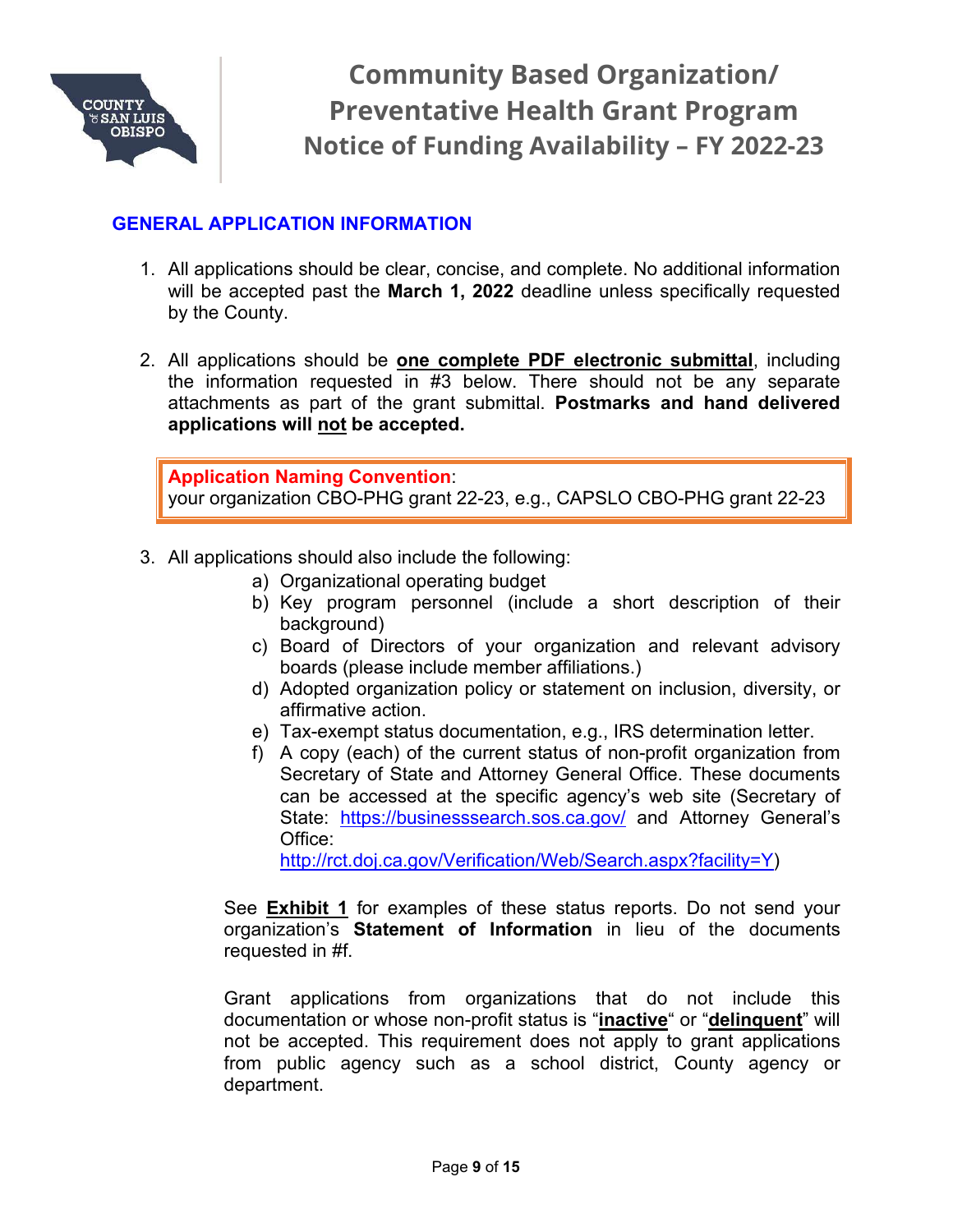

- 4. Please DO NOT include electronic attachments such as letters of references, brochures, or flyers. If necessary, this information will be requested later.
- 5. All costs associated with the preparation and submission of this application will be borne by the applicant.
- 6. All applications become the property of the County of San Luis Obispo and will become public information after the submission deadline.
- 7. Applications should be **SUBMITTED ELECTRONICALLY ONLY** to the following address: [nschmidt@co.slo.ca.us](mailto:nschmidt@co.slo.ca.us)

**Any questions regarding the RFA or process should be directed to Nikki Schmidt of the County Administrative Office at 805/788-2642**.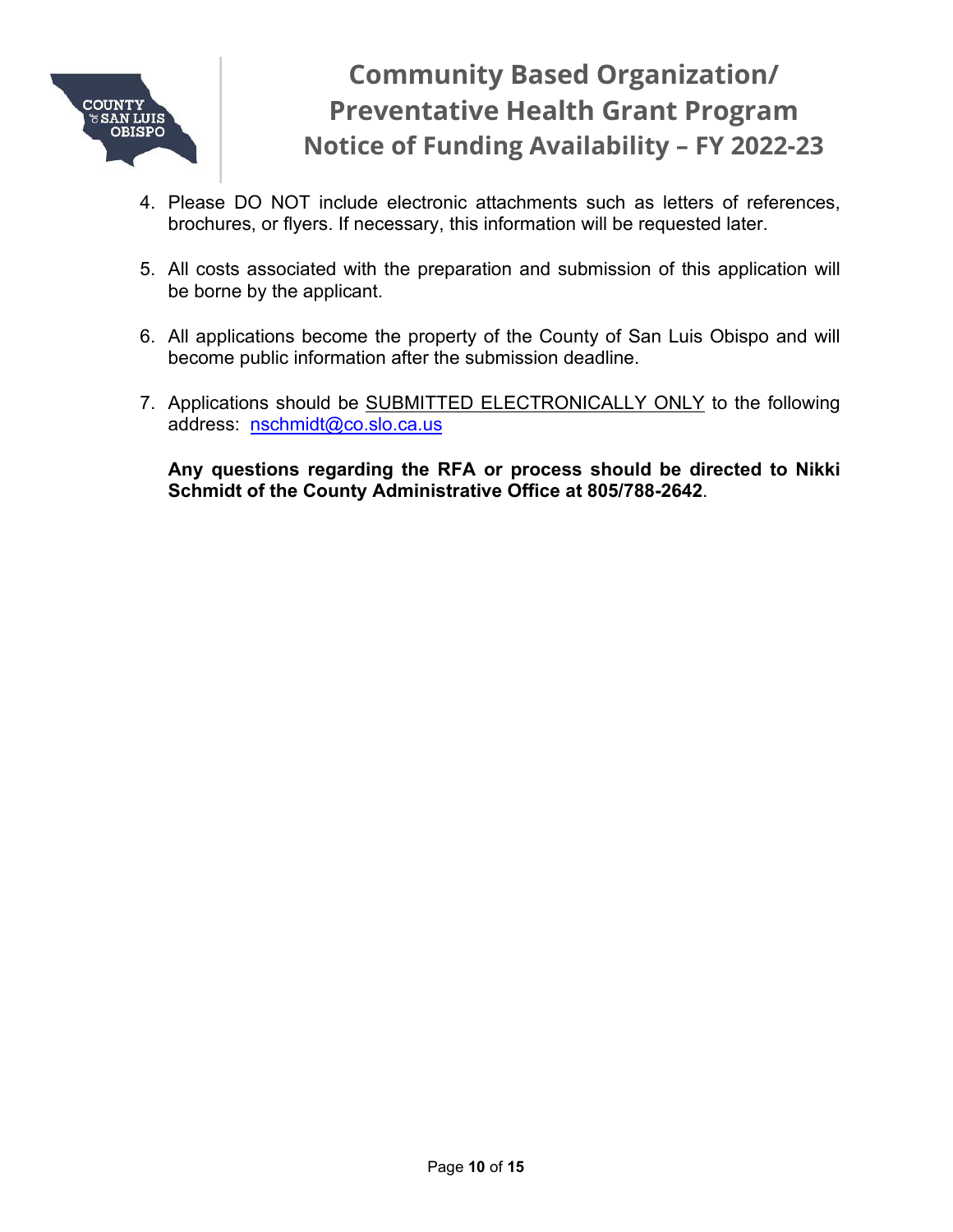

#### **Exhibit 1**

#### **SECRETARY OF STATE EXAMPLE Please include your organization's information in your electronic submittal.**

Search Screen:

| Alex Padilla                                                    | <b>California Secretary of State</b>                                                                                                                                                                                                                                                        |
|-----------------------------------------------------------------|---------------------------------------------------------------------------------------------------------------------------------------------------------------------------------------------------------------------------------------------------------------------------------------------|
| <b>Notary &amp; Authentications</b><br><b>Business</b><br>About | <b>Campaign &amp; Lobbying</b><br><b>Elections</b><br><b>State Archives</b><br><b>Registries</b><br><b>Contact</b><br><b>News</b>                                                                                                                                                           |
| <b>Business Entities (BE)</b>                                   | <b>Business Search</b>                                                                                                                                                                                                                                                                      |
| <b>Online Services</b>                                          |                                                                                                                                                                                                                                                                                             |
| File LLC Statement of Information                               | This search provides access to available information for corporations, limited liability companies and limited partnerships of record with the<br>California Secretary of State, including free PDF copies of imaged business entity documents, including the most recent imaged Statements |
| <b>File Corporation Statement of</b><br>Information             | of Information filed for corporations and limited liability companies. Please note: This search is not intended to serve as a name availability<br>search. For information on checking or reserving a name, refer to Name Availability.                                                     |
| <b>Business Search</b>                                          | To conduct a search:<br>• Select the applicable search type.                                                                                                                                                                                                                                |
| <b>Current Processing Dates</b>                                 | • In the "Search Criteria" box, enter the entity name or number you wish to search. Note: If entering the entity number of a corporation,                                                                                                                                                   |
| <b>Disclosure Search</b>                                        | the number must begin with the letter C.<br>- Select the search filter you wish to use to locate the entity if searching for an entity name.                                                                                                                                                |
| <b>Service Options</b>                                          | · Select the Search button.<br>. For help with searching an entity name or number, refer to Search Tips.                                                                                                                                                                                    |
| <b>Name Availability</b>                                        |                                                                                                                                                                                                                                                                                             |
| Forms, Samples & Fees                                           | All fields marked with an asterisk (*) are required.                                                                                                                                                                                                                                        |
| Statements of Information (annual/biennial<br>reports)          | Search Type *<br>O LP/LLC Name<br>○ Entity Number<br>○ Corporation Name                                                                                                                                                                                                                     |
| <b>Filing Tips</b>                                              |                                                                                                                                                                                                                                                                                             |
| Information Requests (certificates, copies<br>& status reports) | Search Criteria *<br>Search Filter<br>Keyword<br>$\check{ }$<br>Search                                                                                                                                                                                                                      |
| <b>Service of Process</b>                                       |                                                                                                                                                                                                                                                                                             |

# **Provide a copy of either page.**

| Show<br>10 <sup>1</sup><br>$\checkmark$ | entities per page          |                     |                                              | Narrow search results: |                                                        |
|-----------------------------------------|----------------------------|---------------------|----------------------------------------------|------------------------|--------------------------------------------------------|
| Entity<br>ı۴<br>Number                  | Registration<br>١t<br>Date | 11<br><b>Status</b> | Ŀ<br><b>Entity Name</b>                      | Jurisdiction           | lt<br><b>If</b> Agent for Service of<br><b>Process</b> |
| C0198740                                | 07/17/1945                 | <b>ACTIVE</b>       | <b>CAMBRIA CHAMBER OF</b><br><b>COMMERCE</b> | CALIFORNIA             | MEL MCCOLLOCH                                          |

or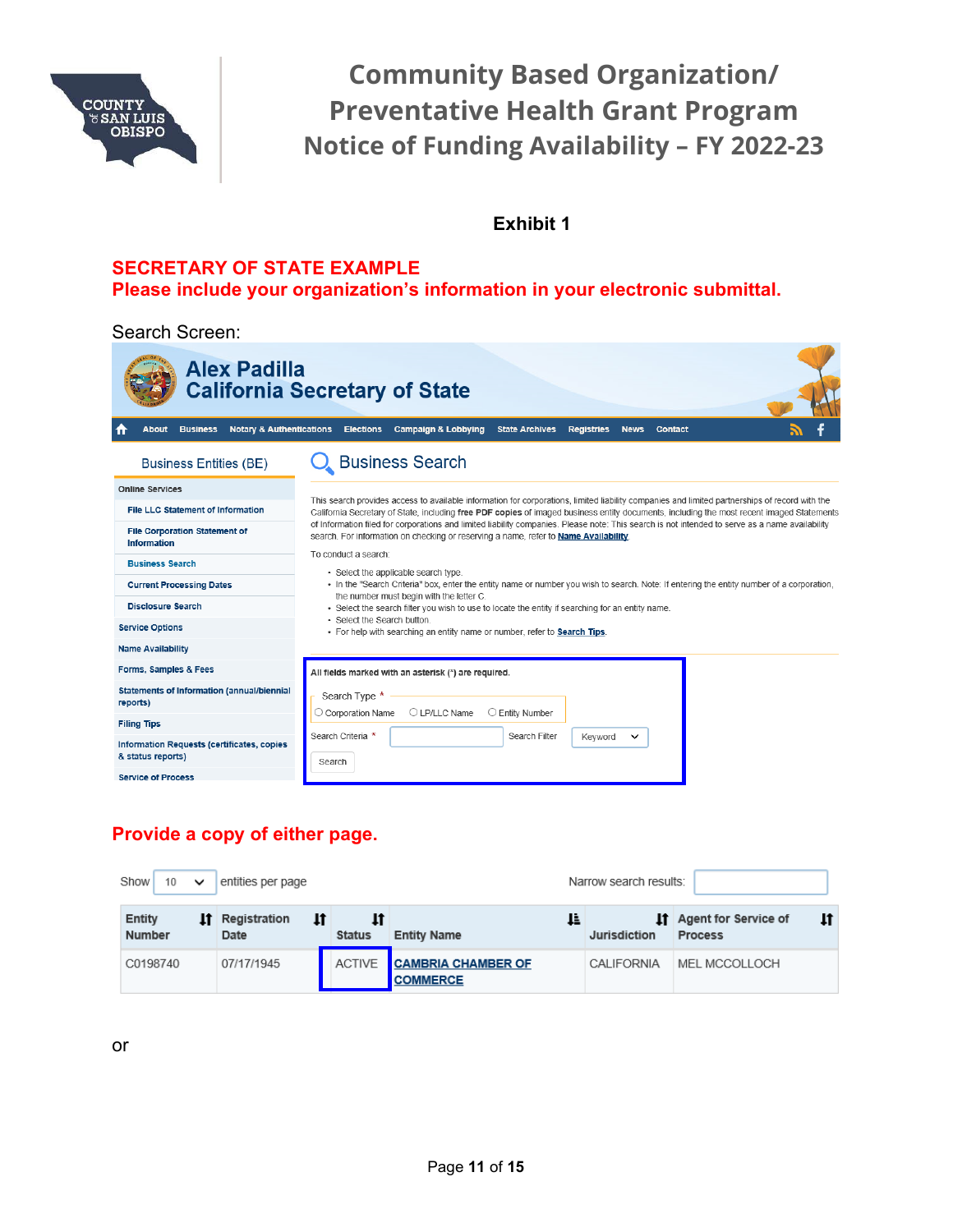

#### C0198740 CAMBRIA CHAMBER OF COMMERCE

| <b>Registration Date:</b>            | 07/17/1945         |
|--------------------------------------|--------------------|
| Jurisdiction:                        | CALIFORNIA         |
| Entity Type:                         | DOMESTIC NONPROFIT |
| Status:                              | <b>ACTIVE</b>      |
| <b>Agent for Service of Process:</b> | MEL MCCOLLOCH      |
|                                      | 2760 MARI BOROUGH  |
|                                      | CAMBRIA CA 93428   |
| <b>Entity Address:</b>               | 767 MAIN ST        |
|                                      | CAMBRIA CA 93428   |
| <b>Entity Mailing Address:</b>       | 767 MAIN ST.       |
|                                      | CAMBRIA CA 93428   |

A Statement of Information is due EVERY ODD-NUMBERED year beginning five months before and through the end of July.

| Document Type       | <b>If</b> File Date | <b>IF</b> PDF                                 |
|---------------------|---------------------|-----------------------------------------------|
| SI-COMPLETE         | 05/24/2017          | 喫                                             |
| SI-COMPLETE         | 06/29/2016          | 喫                                             |
| <b>REGISTRATION</b> | 07/17/1945          | Image unavailable. Please request paper copy. |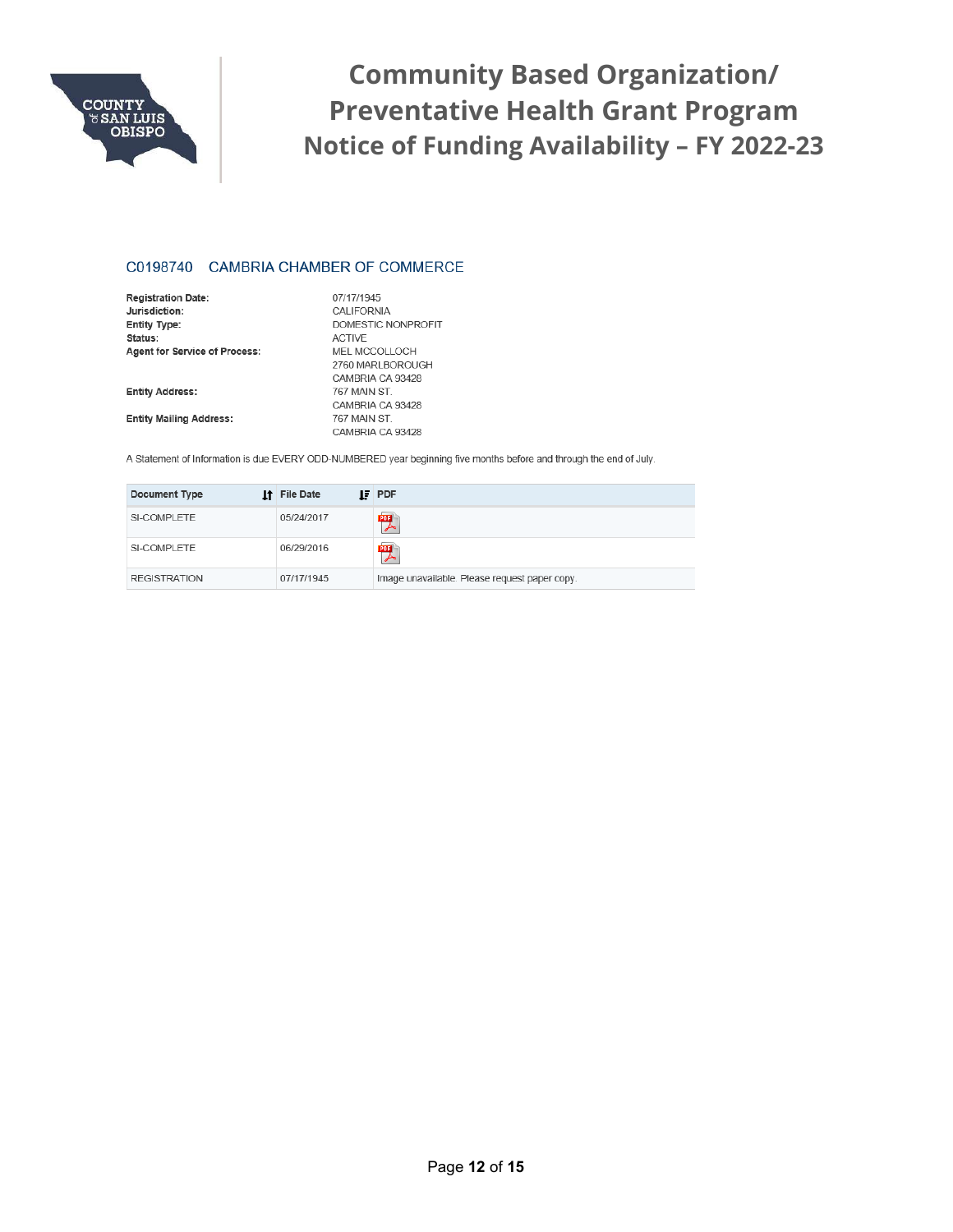

#### **DEPARTMENT OF JUSTICE/OFFICE OF ATTORNEY GENERAL EXAMPLE**

#### Search Screen:



#### **Registry Verification Search**

The Registry Verification Search allows you to search and verify whether a charitable organization or fundraiser has complied with the Attorney General's registration and reporting requirements. You can also review records and other public filing that a charitable organization or fundraiser has submitted to the Attorney General's Registry of Charitable Trusts. The Registry's database contains copies of most public filings required to be filed by charitable organizations, charitable trustees and fundraising professionals. This tool allows you to download copies of annual registration renewal forms (RRF-1), copies of IRS Forms 990, raffle reports and other fundraising reports that are in the Registry's database.

We recommend the following search tips when searching for a charity or fundraiser by name:

- . For Organization Name searches, a full name of the organization is not necessary. For example, a search using the words "KIDS FOR" will show registrations for organizations whose names start with "KIDS FOR" (e.g., KIDS FOR SACRAMENTO and KIDS FOR DOLPHINS).
- An asterisk (\*) may be used as a wildcard. For example, a search using a wildcard \*kids\* will show registration for organizations whose names contain "KIDS".

Also available is a list of charities in good standing with the Registry. A charity is in "good standing" with the Registry when it is current in all its reporting requirements with the Registry. The downloadable text file, generated monthly, is a snapshot of the charities in good standing at the time it is created. Much of the data, including the Registration Status of charitable organizations, may change at any time based on the processing of new filings or other reasons.<br>To download the file, right-click here and select "Save link as" or "Save target as" (depends on your brow it to your device.

To confirm data or status for a given organization, use the query tool below.

Registry Verification Search Tips & Registry and Filing Status Definitions

|                                                       | State Charity Registration Number: |              |              |
|-------------------------------------------------------|------------------------------------|--------------|--------------|
| SOS/FTB Corporate/Organization Number (numbers only). |                                    |              |              |
|                                                       | FEIN (numbers only):               |              |              |
|                                                       | Organization Name:                 |              |              |
|                                                       | <b>DDA</b>                         |              |              |
|                                                       | Program Type: All                  |              |              |
|                                                       | Registration Type: All             | $\checkmark$ |              |
|                                                       | Registration Status: All           |              | $\checkmark$ |
|                                                       |                                    |              |              |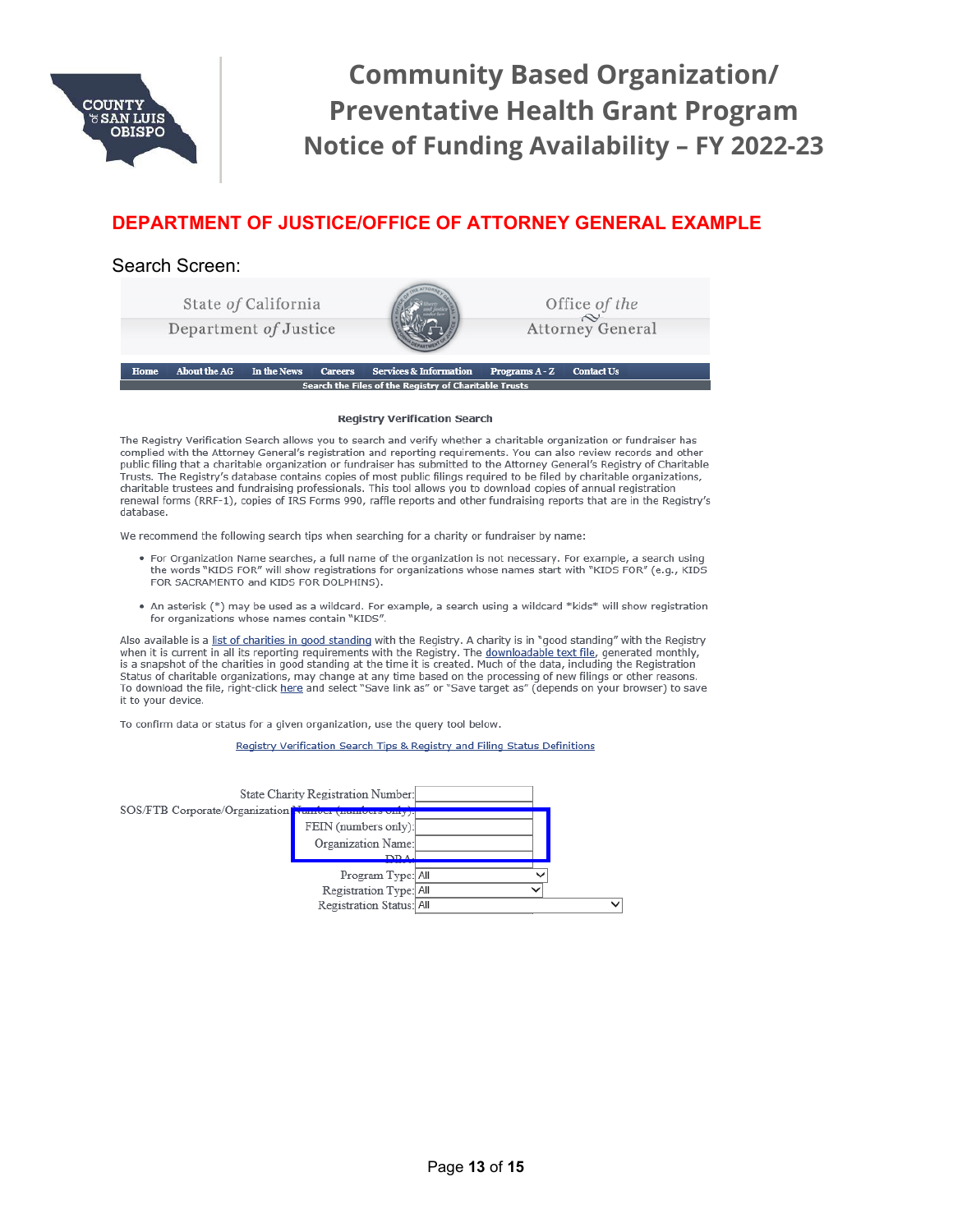

#### **Provide a copy of either page.**

 $\overline{\phantom{a}}$  oralull Ayalli

| <b>Organization Name</b>                        | Type                           | <b>Status</b>  | Registration Registration Registration Applicant<br><b>Number</b> | Number  | <b>FEIN</b>        | City State |  |
|-------------------------------------------------|--------------------------------|----------------|-------------------------------------------------------------------|---------|--------------------|------------|--|
| <b>ISOUTH COUNTY</b><br><b>NISITOR SERVICES</b> | <b>Charity</b><br>Registration | <b>Current</b> | ICT0193692                                                        | 1461783 | 462180142 NIPOMOCA |            |  |
|                                                 |                                |                |                                                                   |         |                    |            |  |

#### or

| Entity Type is either the Corporate Class as registered with the Secretary of State or based on founding and registration documents submitted to the<br>Registry. |                                                 |                                                           |                                                                            |                                                |                      |  |
|-------------------------------------------------------------------------------------------------------------------------------------------------------------------|-------------------------------------------------|-----------------------------------------------------------|----------------------------------------------------------------------------|------------------------------------------------|----------------------|--|
| <b>Organization Name:</b><br><b>Entity Type:</b>                                                                                                                  | SOUTH COUNTY VISITOR SERVICES<br>Public Benefit |                                                           | <b>IRS FEIN:</b><br><b>SOS/FTB Corporate/Organization Number:</b>          |                                                | 462180142<br>3500439 |  |
| <b>RCT Registration Number:</b><br>Program Type:<br><b>Issue Date:</b><br>Registry Status:<br>Date of Last Renewal:                                               |                                                 | CT0193692<br>Charity<br>3/29/2013<br>Current<br>2/27/2017 | <b>Registration Type:</b><br><b>Renewal Due Date:</b><br>Date This Status: | Charity Registration<br>5/15/2018<br>3/29/2013 |                      |  |
|                                                                                                                                                                   |                                                 |                                                           | <b>Mailing Address</b>                                                     |                                                |                      |  |
| Street:                                                                                                                                                           |                                                 | 180 S MARY AVENUE                                         |                                                                            |                                                |                      |  |
| Street Line 2:<br>City, State Zip:                                                                                                                                |                                                 | NIPOMO CA 93444                                           |                                                                            |                                                |                      |  |
|                                                                                                                                                                   |                                                 |                                                           | Annual Renewal Data Reported to the Registry                               |                                                |                      |  |
| <b>Status of Filing:</b>                                                                                                                                          |                                                 |                                                           | Accepted                                                                   |                                                |                      |  |
| Accounting Period Begin Date:                                                                                                                                     |                                                 |                                                           | 1/1/2013                                                                   |                                                |                      |  |
| <b>Accounting Period End Date:</b>                                                                                                                                |                                                 |                                                           | 12/31/2013                                                                 |                                                |                      |  |
| <b>Total Assets:</b>                                                                                                                                              |                                                 |                                                           | \$0.00                                                                     |                                                |                      |  |
| Total Revenue:                                                                                                                                                    |                                                 |                                                           | \$0.00                                                                     |                                                |                      |  |